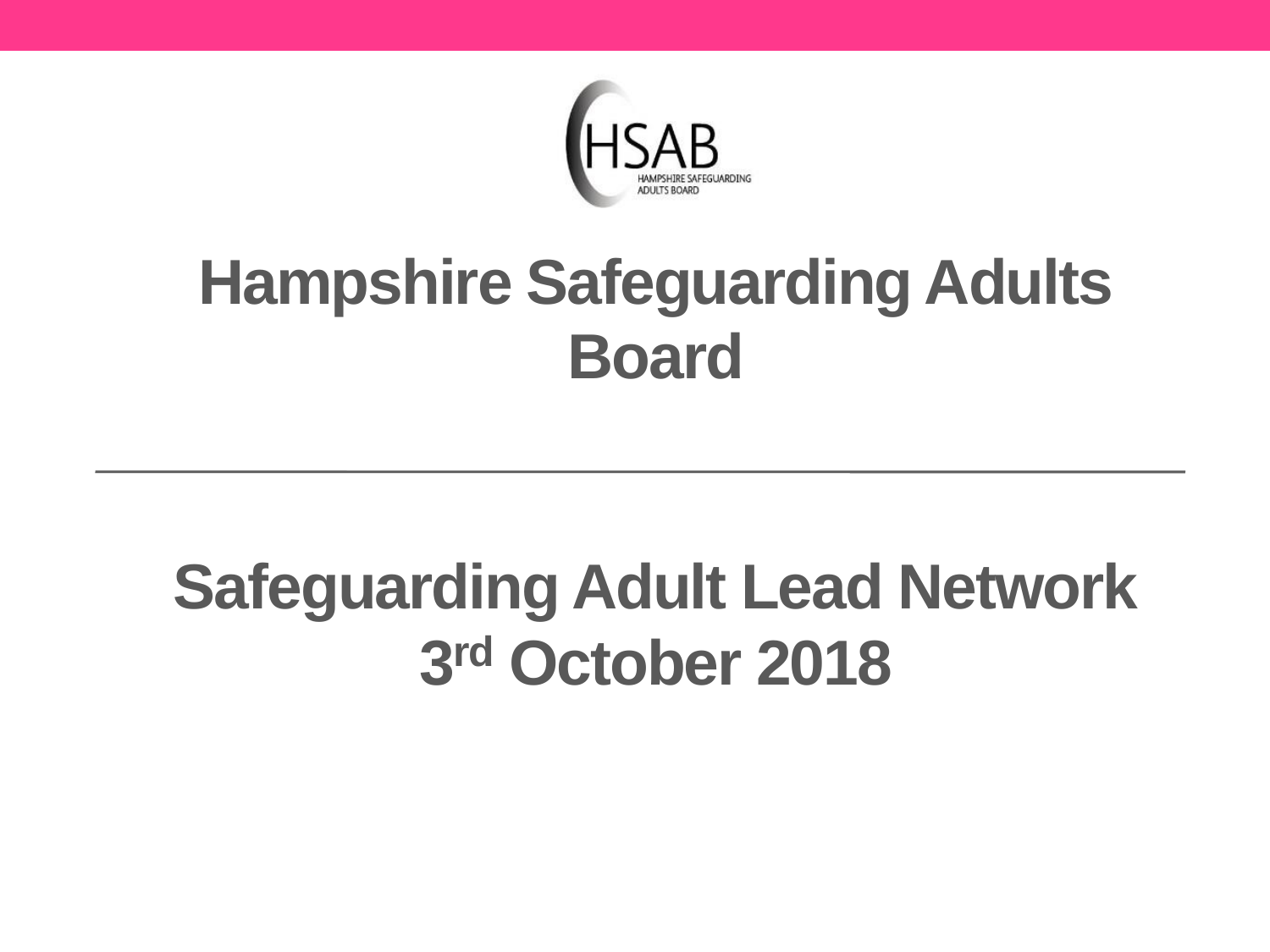### **Current system challenges and issues**

- Volume of inappropriate referrals overloading the system
- Thresholds for raising a safeguarding concern unclear and inconsistent
- Learning from serious cases not embedded and improvements not sustained
- Inconsistent understanding and application of MCA
- Poorly managed transitions in care/placements
- Deteriorating physical health of people with complex needs and behaviours poorly managed.
- Professionals' reluctance to challenge and escalate.
- Duplication and lack of coordination in the system.
- Learning from unexpected deaths and response to critical events - GWMH, Mazars, LeDeR, SARs, etc.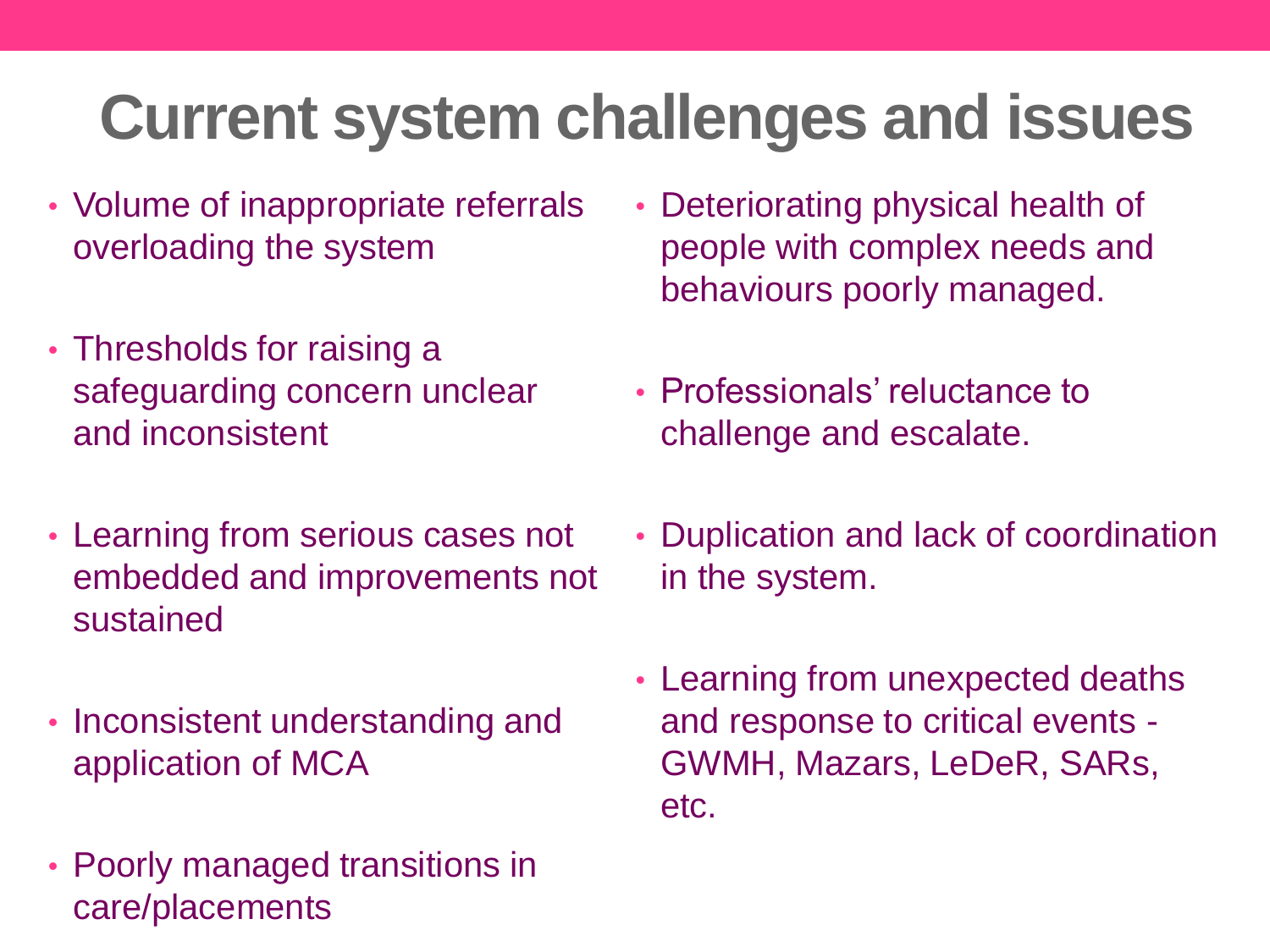# **Local policy developments**

- Multi-Agency Risk Management Framework
- Risk assessment tool and agenda template
- Escalation Protocol
- Guidance on raising a safeguarding concern
- Hoarding Guidance
- Family Approach Protocol
- Response to fire death review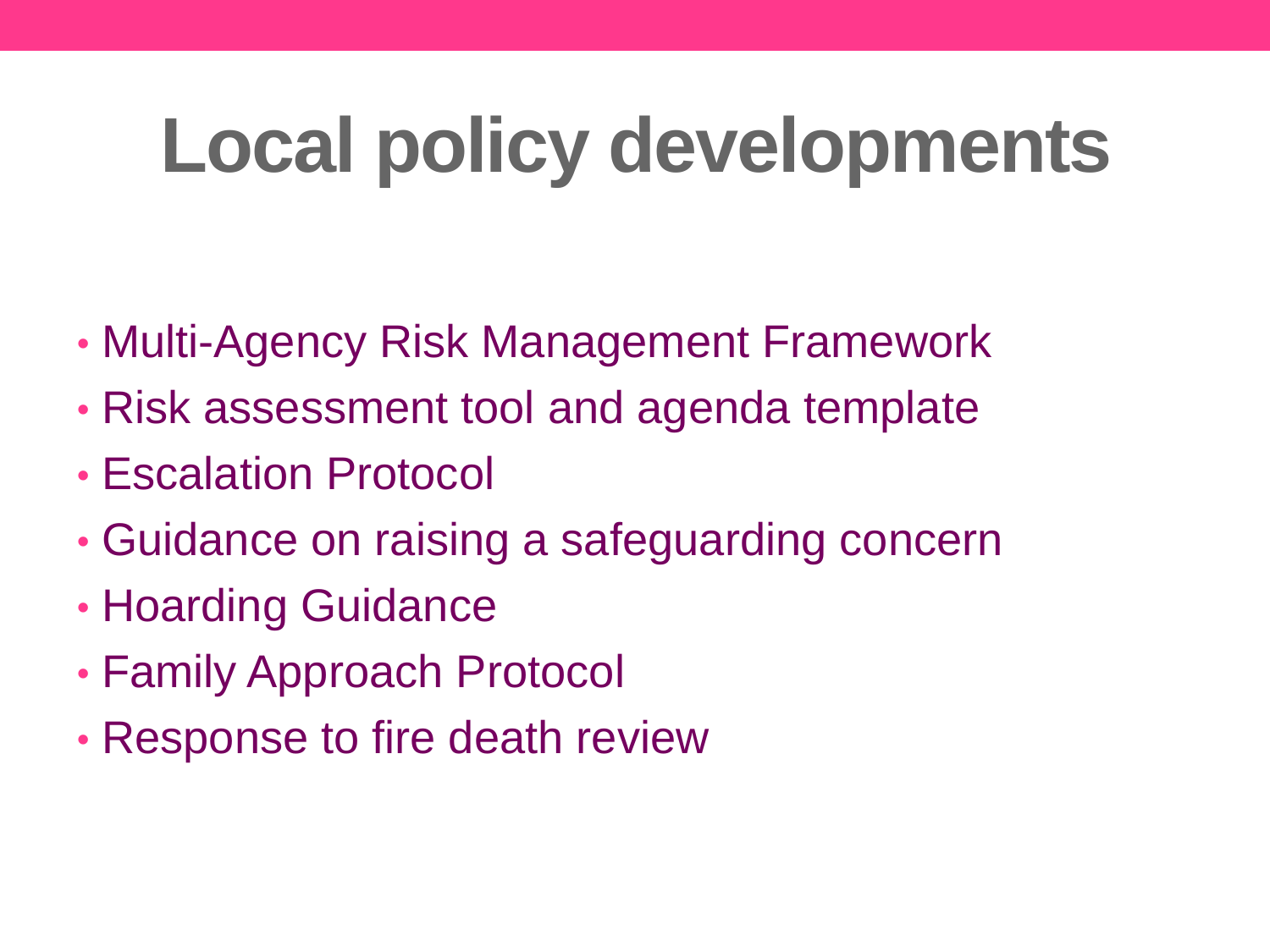### **'Thresholds' Guidance**

Guidance for providers and professionals on what and when to refer: meds, falls, quality concerns, unmet health and social care needs

- Consistent decision making and proportionate approach
- Improve the quality and relevance of concerns
- Awareness of alternatives to s42 enquiries
- Pathways for raising a range of concerns
- Promote use of Risk Framework

Core principles: Wellbeing, Prevention, Early Intervention, Mental Capacity, MSP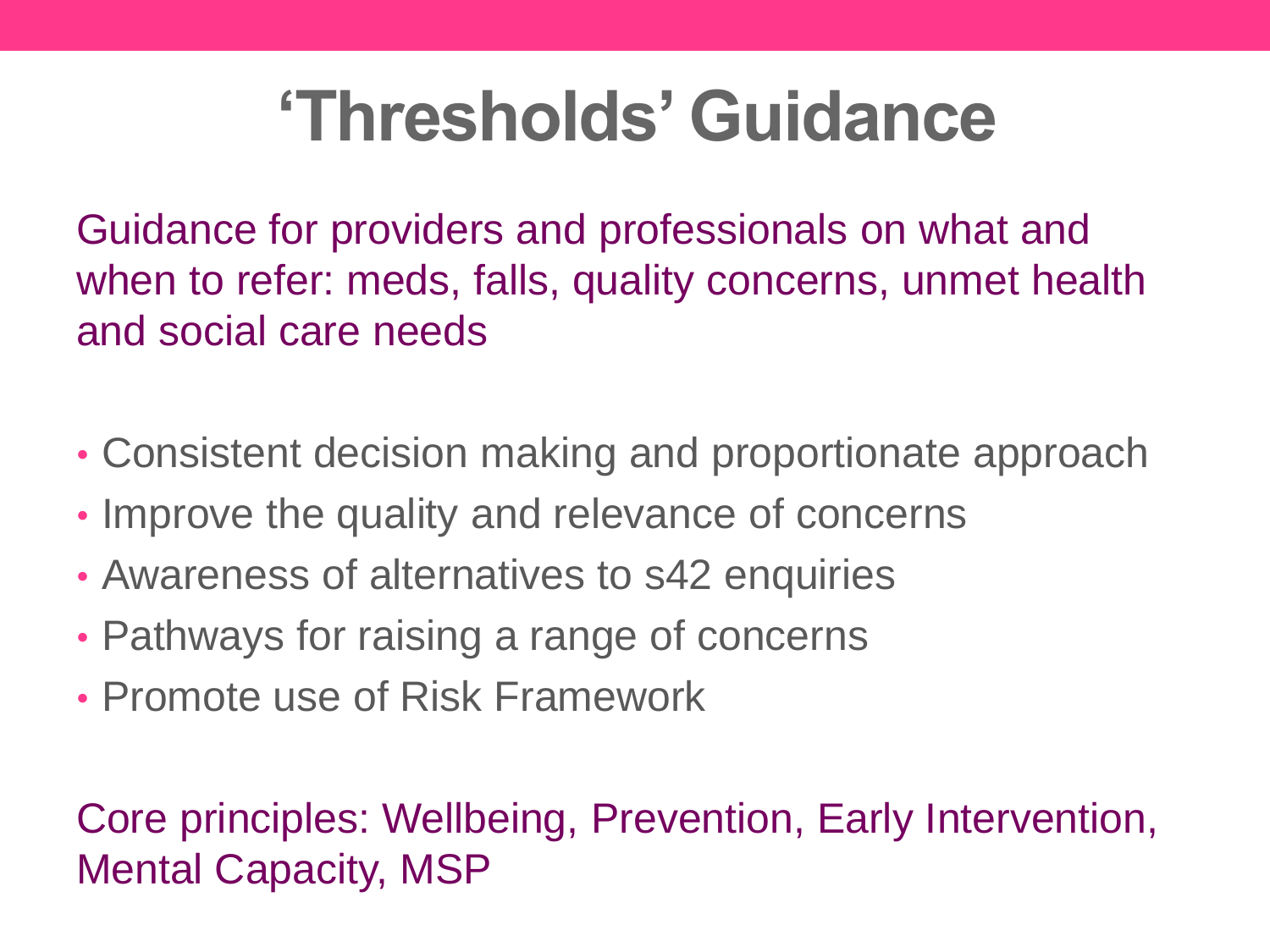# **Family Approach Protocol**

- Working together better to achieve better outcomes for adults, children and their families.
- Outlines principles to which the Safeguarding Boards, multi-agency partners and front line professionals can commit.
- Supported by practical information, guides and tools for frontline professionals - online resource library / toolkit holding all the information in one place.
- Mental Capacity, MSP, professional curiosity,etc.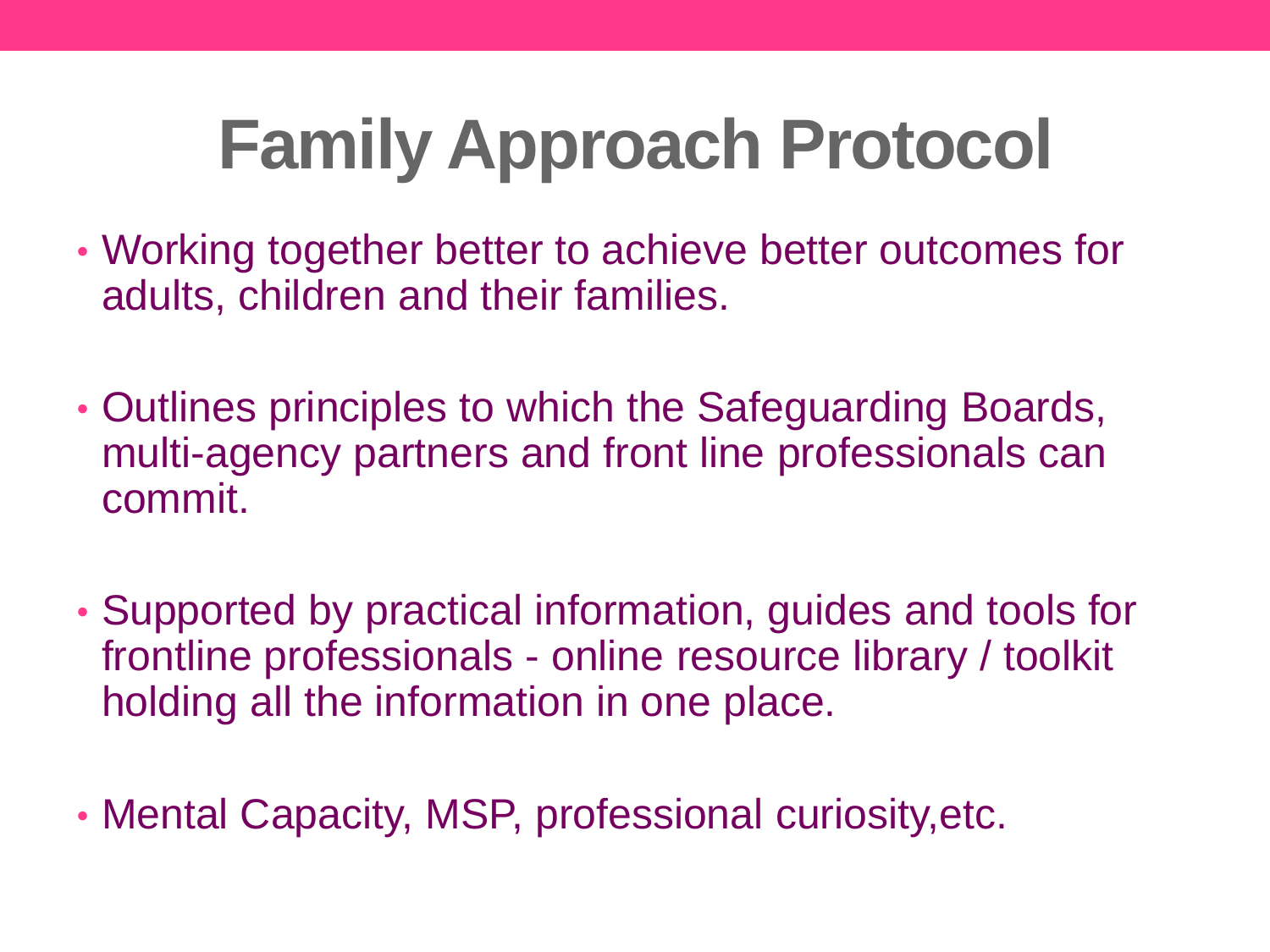## **4LSAB Safeguarding Policy**

- Available on the HSAB website as a web based resource
- Website reviewed to make navigation easier new section on guidance or providers
- 4LSAB multi-agency safeguarding policy refreshed in response to the changes to the Care Act statutory guidance.
- New 4LSAB policy and guidance added: Risk Management, Escalation, Managing Allegations, etc.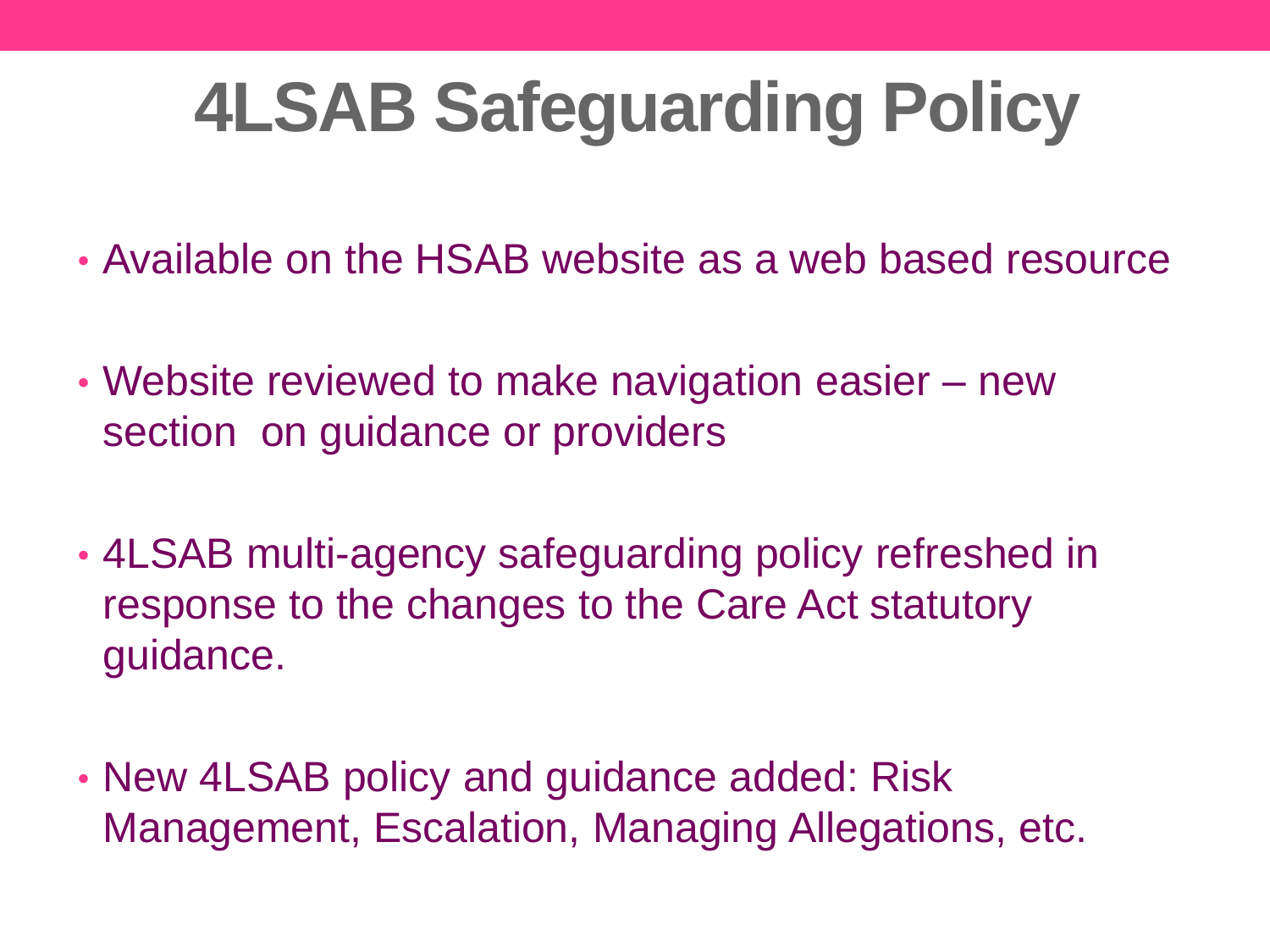### **HSAB Website**

### [www.hampshiresab.org.uk](http://www.hampshiresab.org.uk/)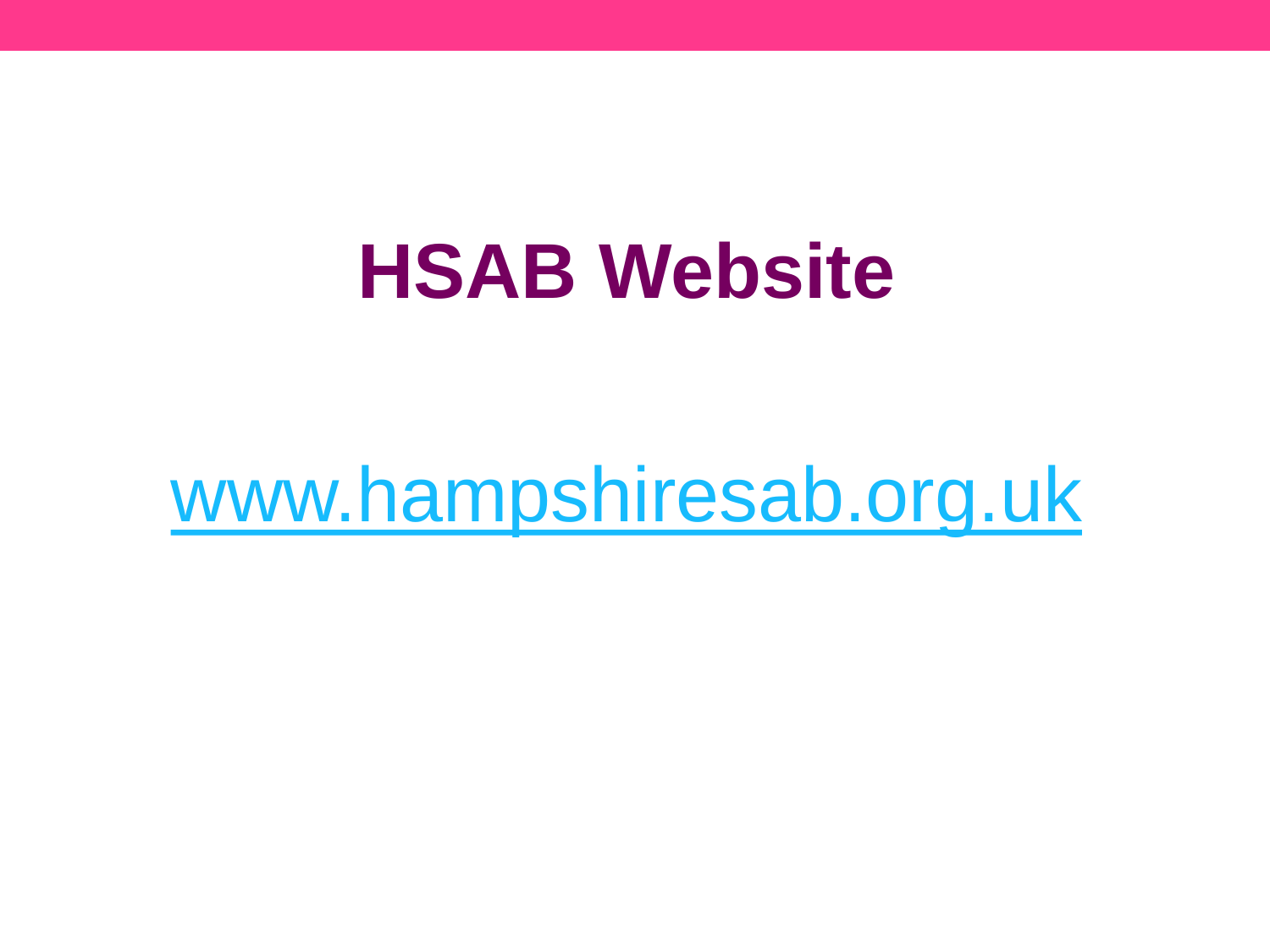### **Mr C Safeguarding Adult Review**

#### **and**

### **Thematic Review of SARs related to learning disability and physical health care**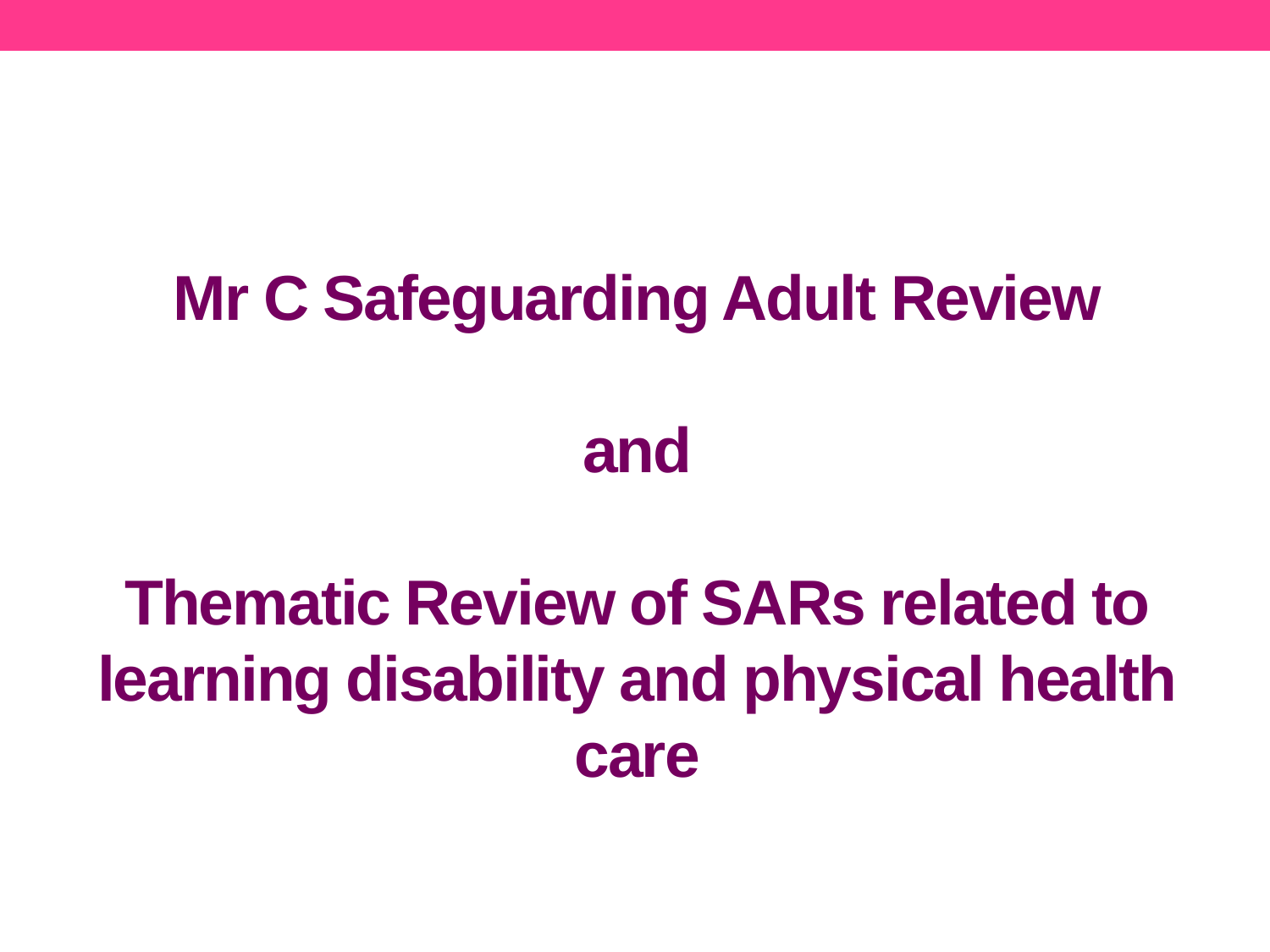| <b>Improvements needed</b>                                                   | <b>Impact areas</b>                                                                                                                                                                                                                                                              |
|------------------------------------------------------------------------------|----------------------------------------------------------------------------------------------------------------------------------------------------------------------------------------------------------------------------------------------------------------------------------|
| <b>Management of transitions</b><br>in care                                  | Service user involvement<br><b>Family and paid carer involvement</b><br>Communication and coordination<br>Risk management                                                                                                                                                        |
| <b>Health service delivery</b>                                               | <b>Hospital passport</b><br><b>LD Liaison Nursing Service</b><br>Transitions to and from acute care<br>Provision of sensory friendly environments<br>Continuance of CPA or similar<br>Family and paid carer involvement<br>Effective discharge planning<br><b>Risk framework</b> |
| <b>Understanding and</b><br>application of the Mental<br><b>Capacity Act</b> | Seamless advocacy support and guidance<br>Involving family in treatment decisions<br><b>Consistent MCA guidance</b><br><b>MCA Competency Framework</b><br>Agency leadership of MCA<br>Access to professional support/guidance                                                    |

Challenge and escalation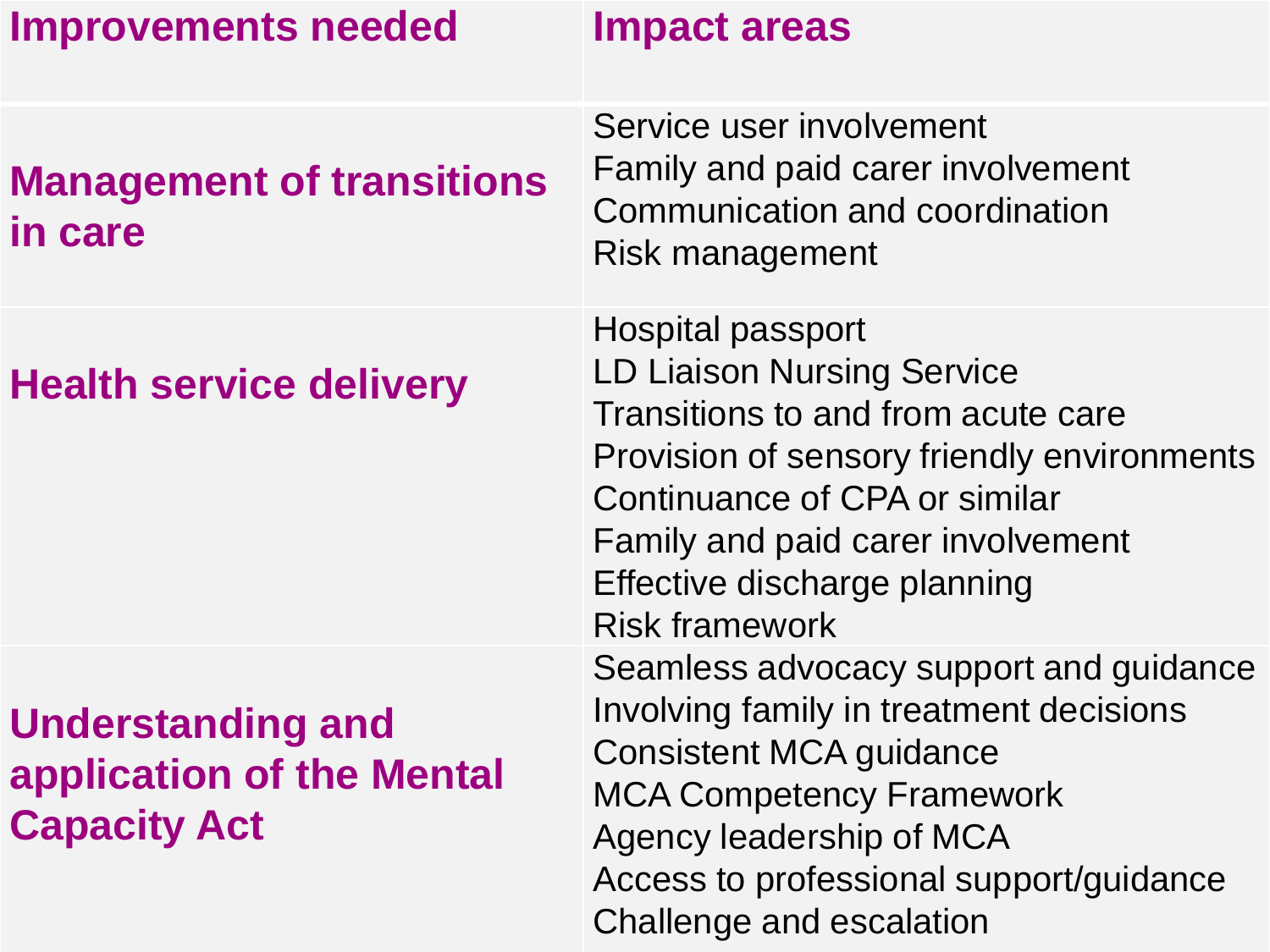## **MCA 6 Step Plan**

Outlined in a joint LSAB chair letter to agencies:

- 1) Refresh of the Hampshire MCA toolkit and adoption by partners
- 2) Board endorsement of the national MCA Competency Framework and adoption by partners
- 3) Agency review of training plans and provision against the Framework
- 4) Introduction of agency executive MCA leads
- 5) Introduction of MCA champions in all service delivery areas
- 6) Introduction of a 4LSAB Escalation Policy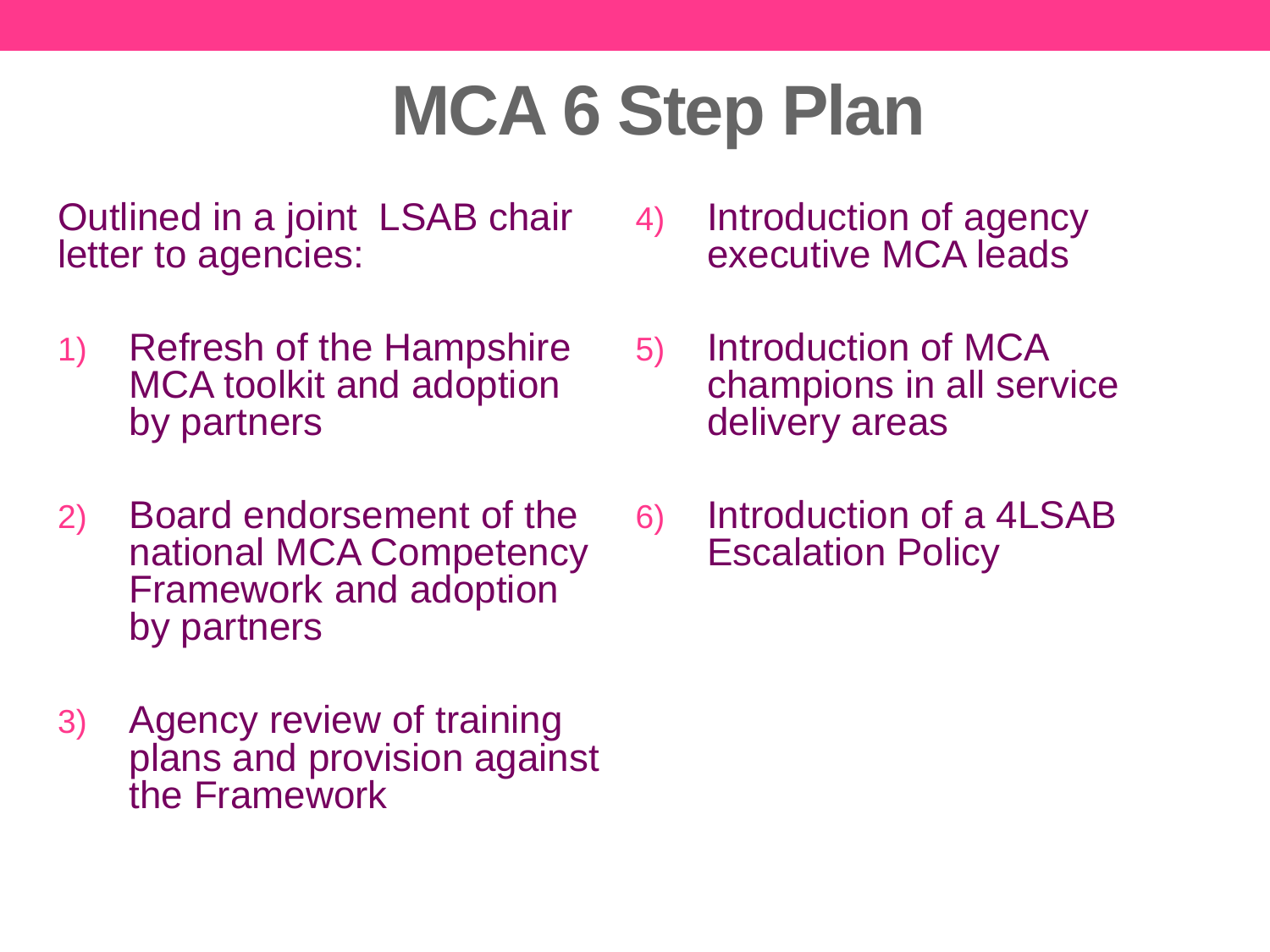### **SAR - key messages for practice**

- Self neglect & other complex needs highlight need for risk management process where s42 is not appropriate.
- Effective partnerships adult, families, professionals
- Making safeguarding personal building confidence, resilience
- Safeguarding support used as a means of preventing future harm
- All agencies taking responsibility for safeguarding
- Toxic Trio: capacity, unwise decision making, disengagement
- Capacity not an excuse to walk away - a professional duty to protect from foreseeable harm
- Relationship based approach build trust to address long term, entrenched behaviours
- Capacity assessments addressing both decisional and executive capacity
- Challenge and escalation when decisions/actions are not in the best interests of the adult
- Professional curiosity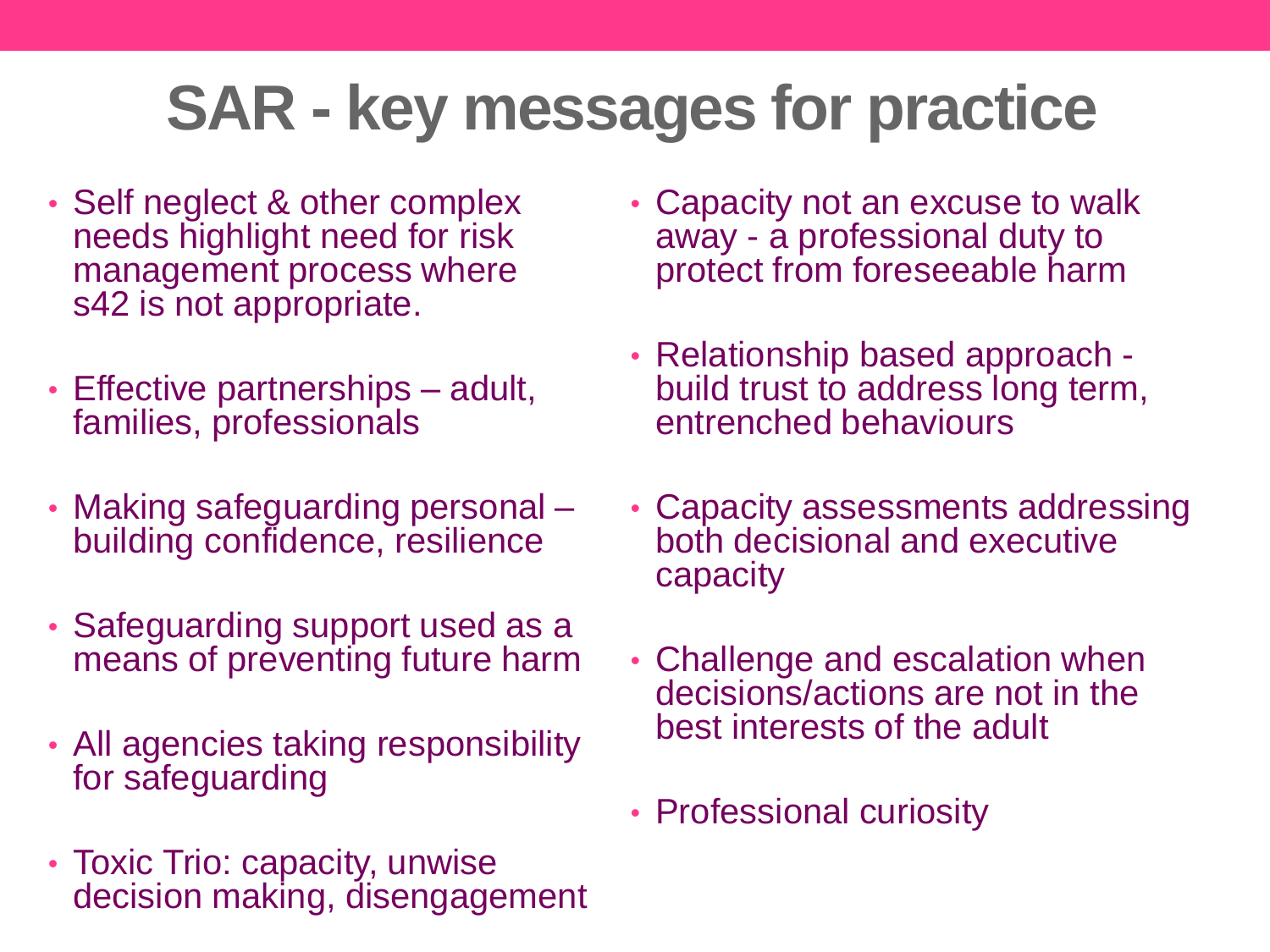# **Professional curiosity**

Professional curiosity is a proactive mind set and communication skill to explore and understand what is happening within an environment rather than making assumptions or accepting things at face value. In practice, this requires practitioners to consider:

- Am I remaining CURIOUS and INQUISTIVE about what I'm seeing and assessing?
- Indicators of potential harm?
- Indicators that a tipping point may have been reached where not to intervene, poses significant risk to wellbeing and safety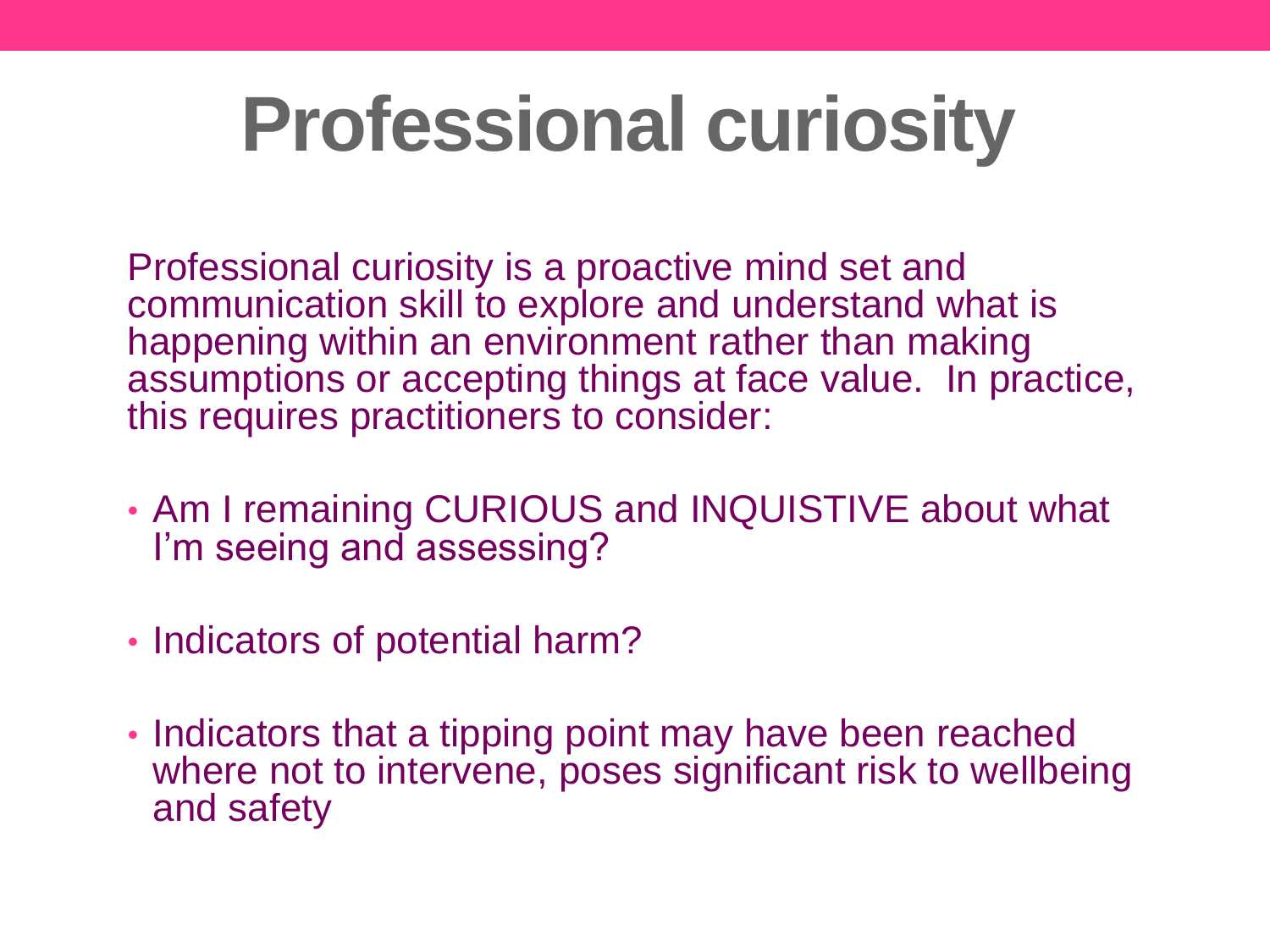## **HSAB Training Offer**

Linked to HSAB priorities and learning:

All events multi-agency and free of charge

- SGA Awareness
- S42 Enquiries
- Risk management
- MSP
- Self Neglect
- Financial Abuse
- Family Approach

For more information: [HSAB Learning Zone](http://www.hampshiresab.org.uk/professionals-area/learning-development/)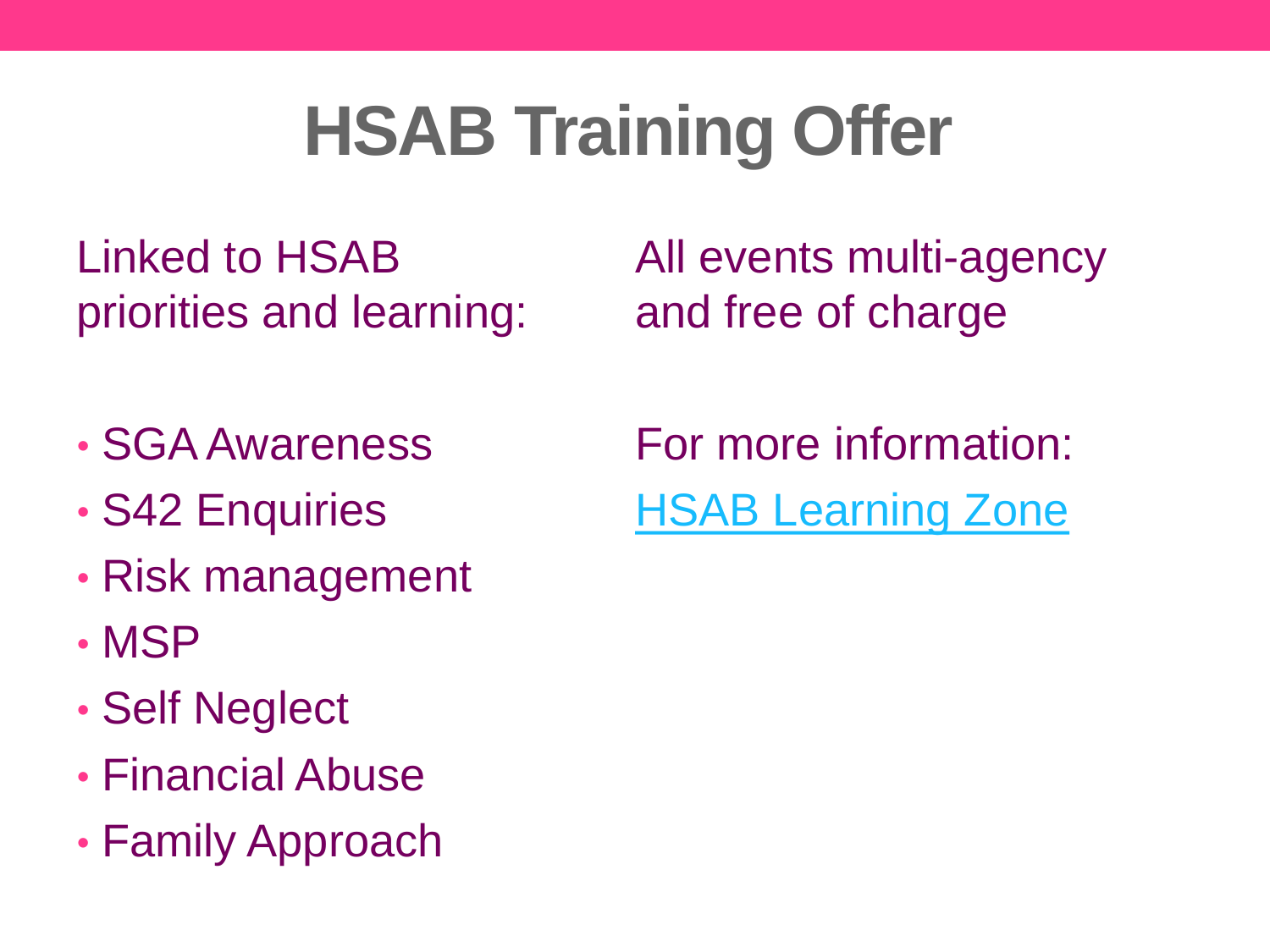#### **HSAB priority themes going forward**

Greater coordination and joint working with the LSABs, HSCB and other strategic partnerships

Awareness and engagement: Social media, MCA campaign, HE mental health, loneliness and socia isolation

Learning from deaths and assurance – GWMH, Mazars, LeDeR, SARs, Fire Deaths, SAR action plan

Learning into practice SAR library

Improving understanding and application of mental capacity and best interests

Making Safeguarding Personal – a focus on the personalised outcomes desired by people who may have been abused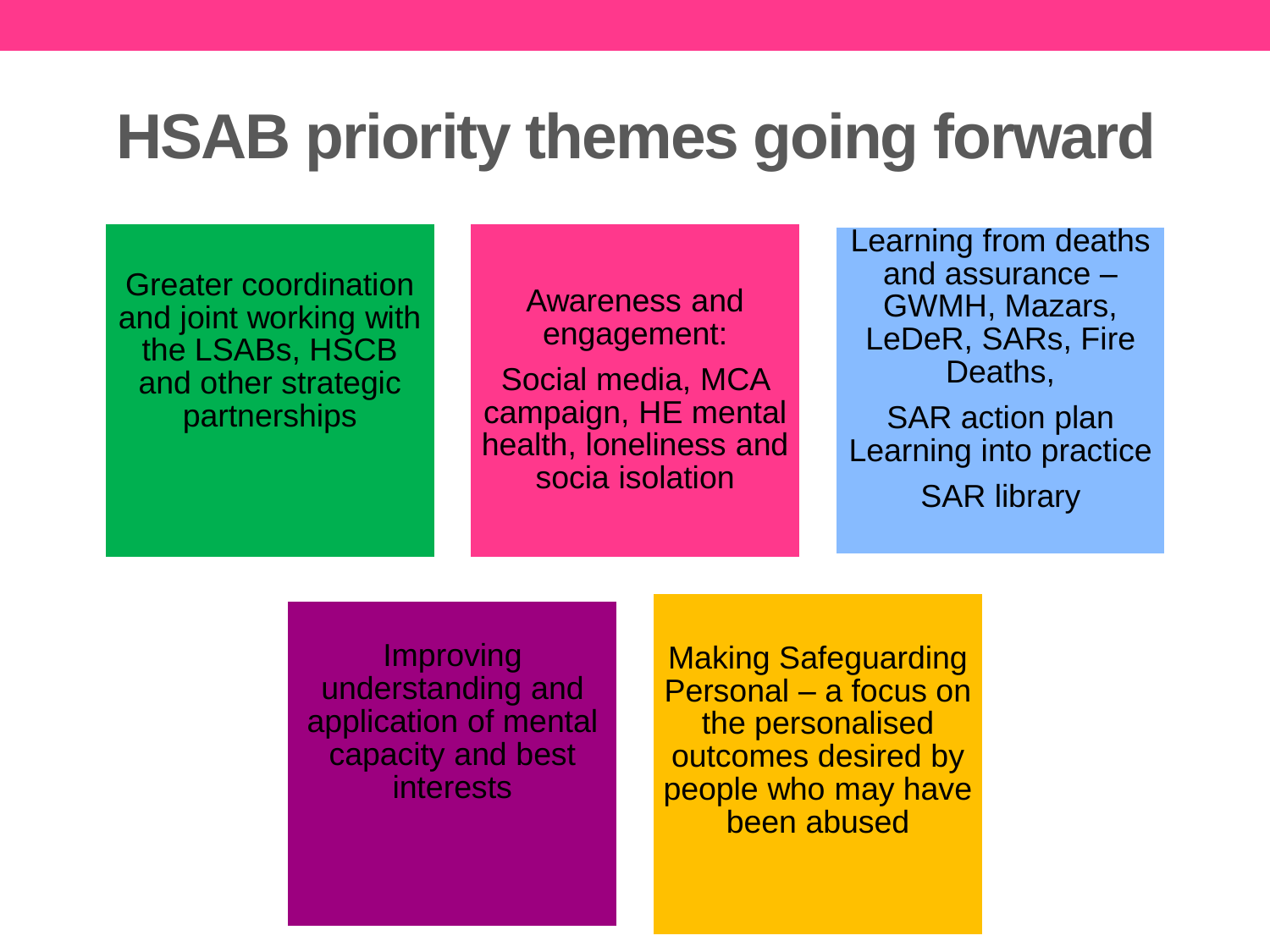### **SAL role and responsibilities**

- Leads on safeguarding for their organisation.
- First point of contact for staff for advice if they have concerns.
- Assesses information relating to concerns about adults at risk.
- Decides if concerns should be notified to adult services
- Make safeguarding referrals.
- Liaises with the relevant SAMA and LADO for their sector.
- Ensures concerns are logged and stored securely
- Knows the contact details of relevant statutory agencies e.g. adult services, Police, CCG, CQC, etc.
- Ensures the organisation's safeguarding policy and related policies are kept up to date.
- Completes the Organisational Safeguarding Self Audit
- Annual update event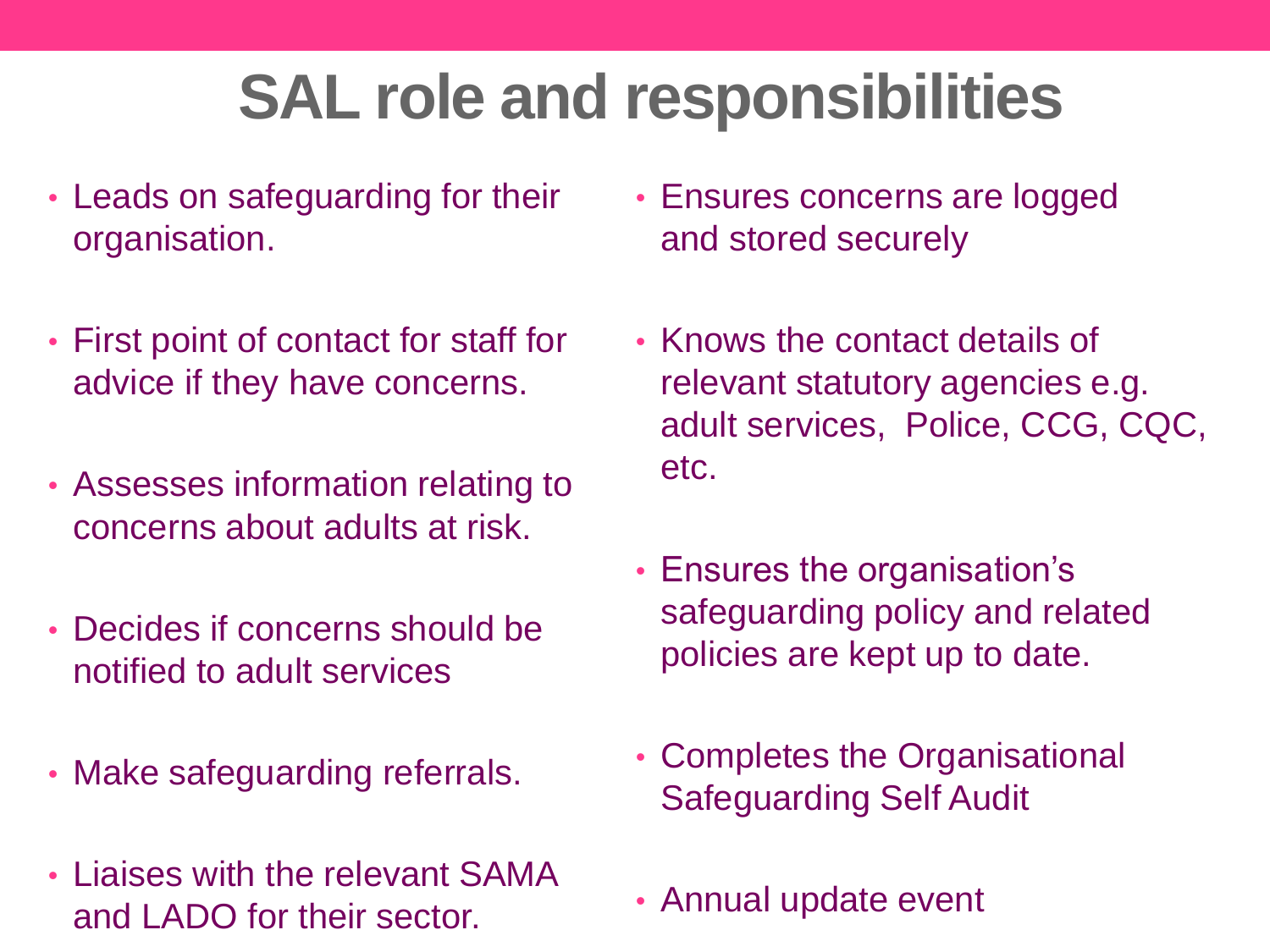### **Resources and guidance**

- Organisational Safeguarding Self Audit Tool
- Organisational MCA Self Audit
- Learning and Development Strategy
- Guidance on producing an internal safeguarding policy
- Alerter checklist
- Publicity material on adult abuse, self neglect, keeping safe
- SAL Network Events and Training
- Risk Management Framework
- Responding to Self Neglect
- Allegations Management
- Escalation
- HSAB Website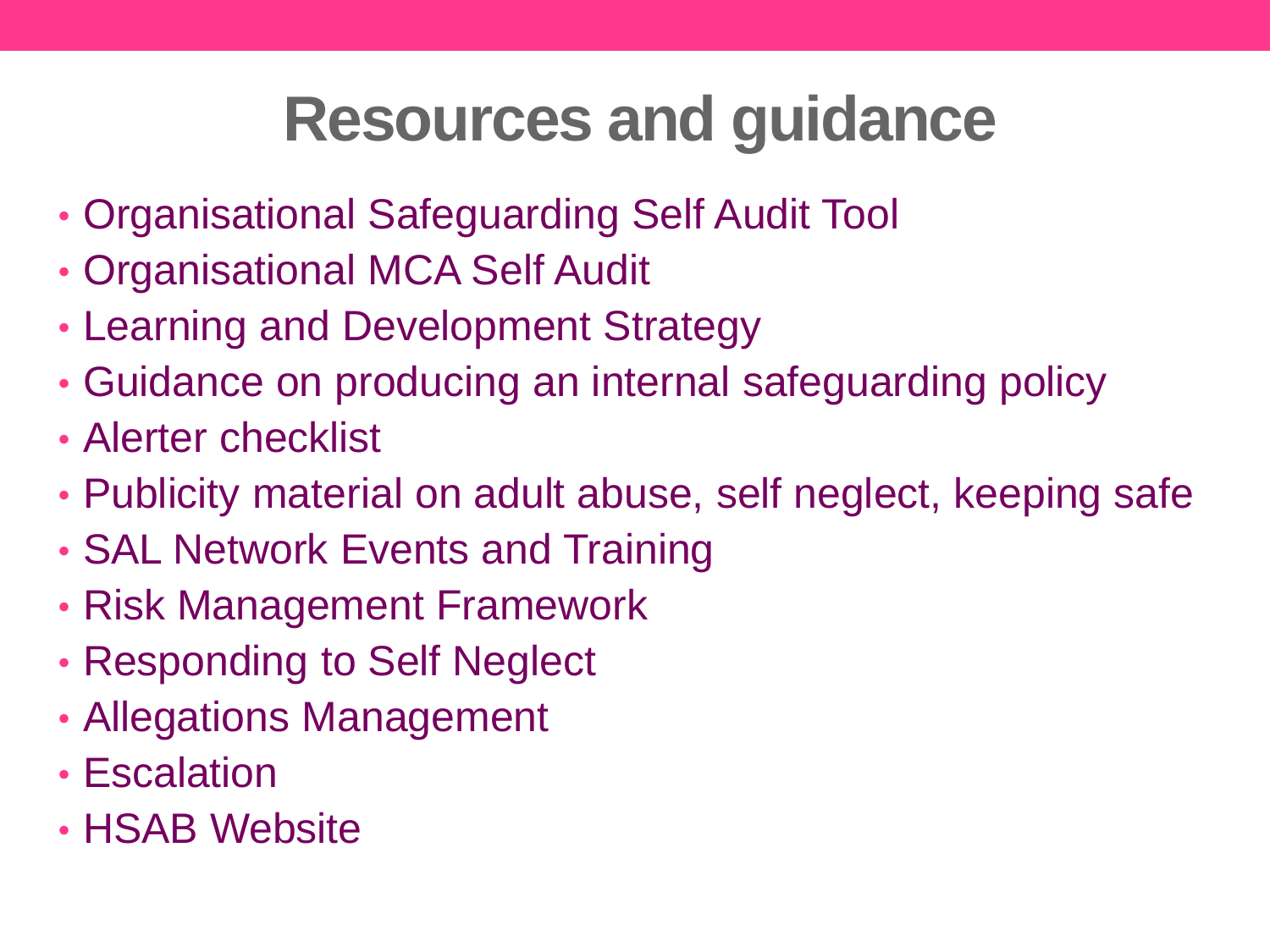### **Useful Links**

#### • [www.hampshiresab.org.uk](http://www.hampshiresab.org.uk/)

• [www.skillsforcare.org.uk](http://www.skillsforcare.org.uk/Skills/Safeguarding/Safeguarding.aspx) 

• <http://www.scie.org.uk/adults/safeguarding>

• [https://khub.net](https://khub.net/)